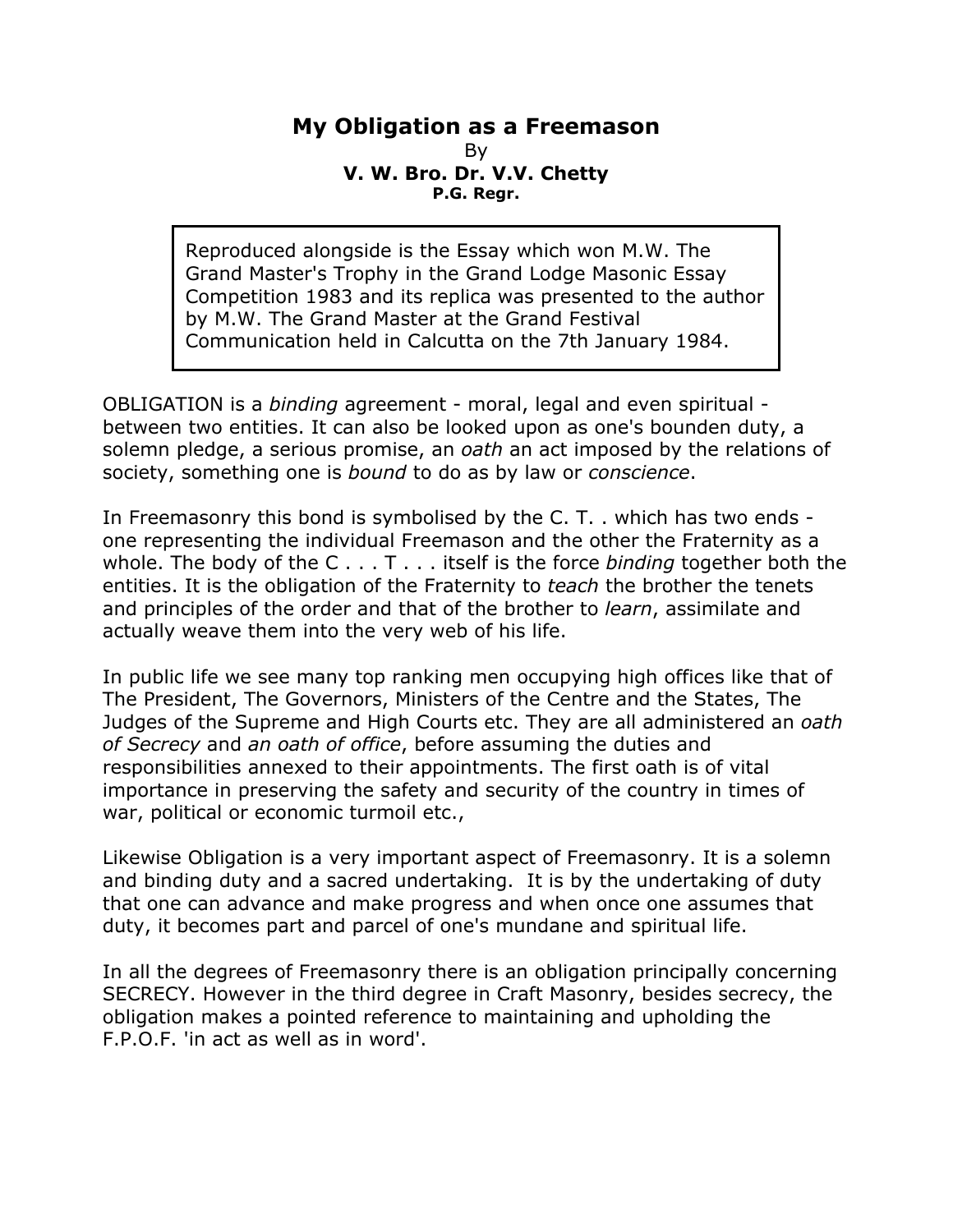Secrecy concerns the form, the details of the ceremonial, the mariner of teaching and certain modes of recognition which will enable us to distinguish a genuine brother from a base impostor. In the obligation of the first degree, there is a short Anglo-Saxon word 'hele' which means 'to bury or cover up'. It connotes that away in the great store-house of memory, far out of reach of the profane, the brother will hide away all the affairs of the Lodge particularly those which are derogatory to its dignity. In a deeper sense Secrecy refers to spiritual and philosophical TRUTHS which can only be experienced but cannot be expressed. Unless one has a *prepared* mind and one cannot imbibe such Truths - Why throw pearls before swine!

The idea of an OBLIGATION of secrecy existed from time immemorial in many Ancient Rites and Initiations. In the Ancient Mysteries or Secret schools of Egypt and Greece, the obligation of Secrecy pertained to the inspired NEW Philosophy of the Unity of the Godhead (Monotheism) and the Immortality of the soul - a philosophy quite antagonistic to the beliefs of the common man of that age in the concept of Polytheism without any idea of a SOUL or its immortality.

It is interesting to note that while we take the obligation on the V.S.L. and sea! it with our lips, the initiates among the GOTHS took theirs upon a naked sword and sealed it by drinking mead (a mixture of water and honey fermented and flavoured) *out of a human skull*. In Scotland the candidate for initiation into the mediaeval guilds took his obligation by taking off a slipper and handing it over to the W. Master.

The candidate or the Brother has to take the obligation in front of the Altar, facing the W.M. and assuming a particular posture depending on the degree. He should place his hand or hands on the V.S.L. of his own religious faith that he may deem it more solemn and binding on his conscience.

The OBLIGATION has to be taken out of *free will* and accord. Free will is an essential part of our nature and we must see that it is preserved in the candidate if he were to use his powers unfettered in the fulfilment of his Masonic duties. The certainty of the obligation involves the corresponding certainty of free will.

Although the ceremony of obligation immediately concerns the Candidate, it should be clearly understood by all others that they too 'take' the obligation along with the candidate 'inwardly' so as to remind themselves of it once again.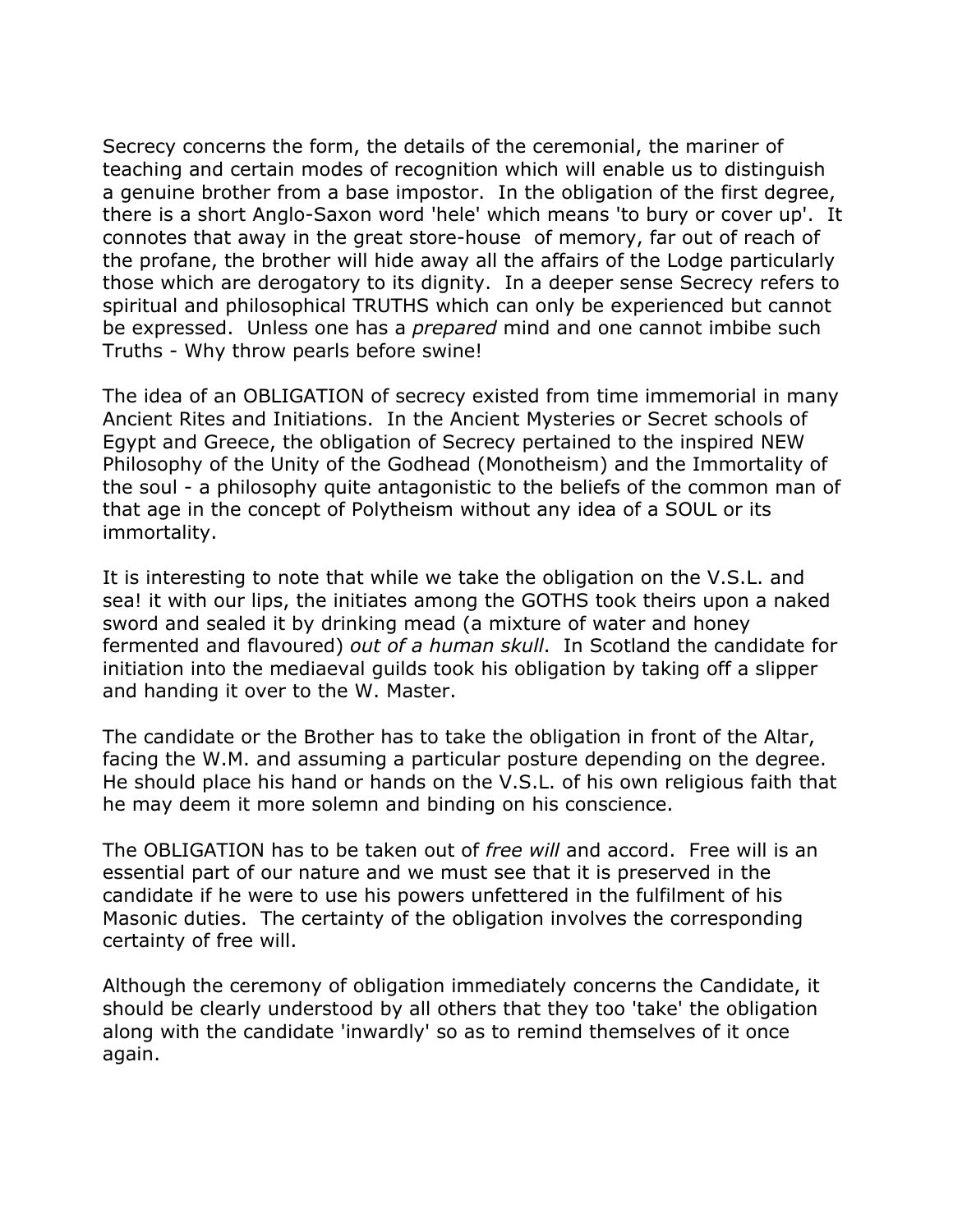The serenity, sublimity and solemnity of the occasion demands an *absolute* and *perfect* silence on the part of all the other Brethren assembled in the Temple. They stand 'to order' with military precision but not 'at ease'.

There is another facet of Masonic obligation - that pertaining to M.W. The Grand Master and his two immediate subordinate officers, R.W. The Regional Grand Master and his immediate subordinates - The Dy. R.G.M. and the A.R.G.M's. They take an obligation with regard to the duties and responsibilities appurtenant to their respective offices.

At the level of the daughter Lodges however, there is a variation. The ancient Charges and Regulations are read out to the Master elect at his installation and he is *obliged* to signify his unqualified assent to all of them. It is significant to note that while the candidates for the various degrees take the Obligation of *Secrecy* and the Officers at the higher levels of our hierarchy an Obligation of *duty*, the Master elect takes both. The W. Master while investing his officers enumerates their duties. Although they do not actually take any manner of obligation, it is understood that they are *bound* to perform their tasks faithfully and conscientiously.

Our obligation alludes to two other excellences of character namely fidelity and obedience - Fidelity to the Constitution and ancient landmarks and to the laws and regulations of the order. No wonder, every time we close the Lodge either in the Craft or the higher degrees, we remind ourselves of the obligation to lock up our secrets in the safe and sacred repository of our hearts uniting in the act of F... F... F... --...

As every word and gesture in our ritual is meaningful, it is important to study the ritual with some *depth*, of understanding to see if we can perceive in the various words that are used, the gestures and the ceremonies that are performed, an ever deeper signficance. It seems to me that this is what may be meant when we *obligate* ourselves to *make a daily advancement in Masonic Knowledge*. If we become aware, at every moment, of what it is we are doing, then we begin to see even outside the Lodge, the practical application of the lessons which we learn within the Lodge.

We have yet another aspect of Masonic obligation - the *Moral* aspect.

Morality has its axioms like the other science; and these axioms are justly termed *moral Truths*. They are as certain as Mathematical Truths. Given the idea of entrusting some money to a friend for safe custody, the idea to keep it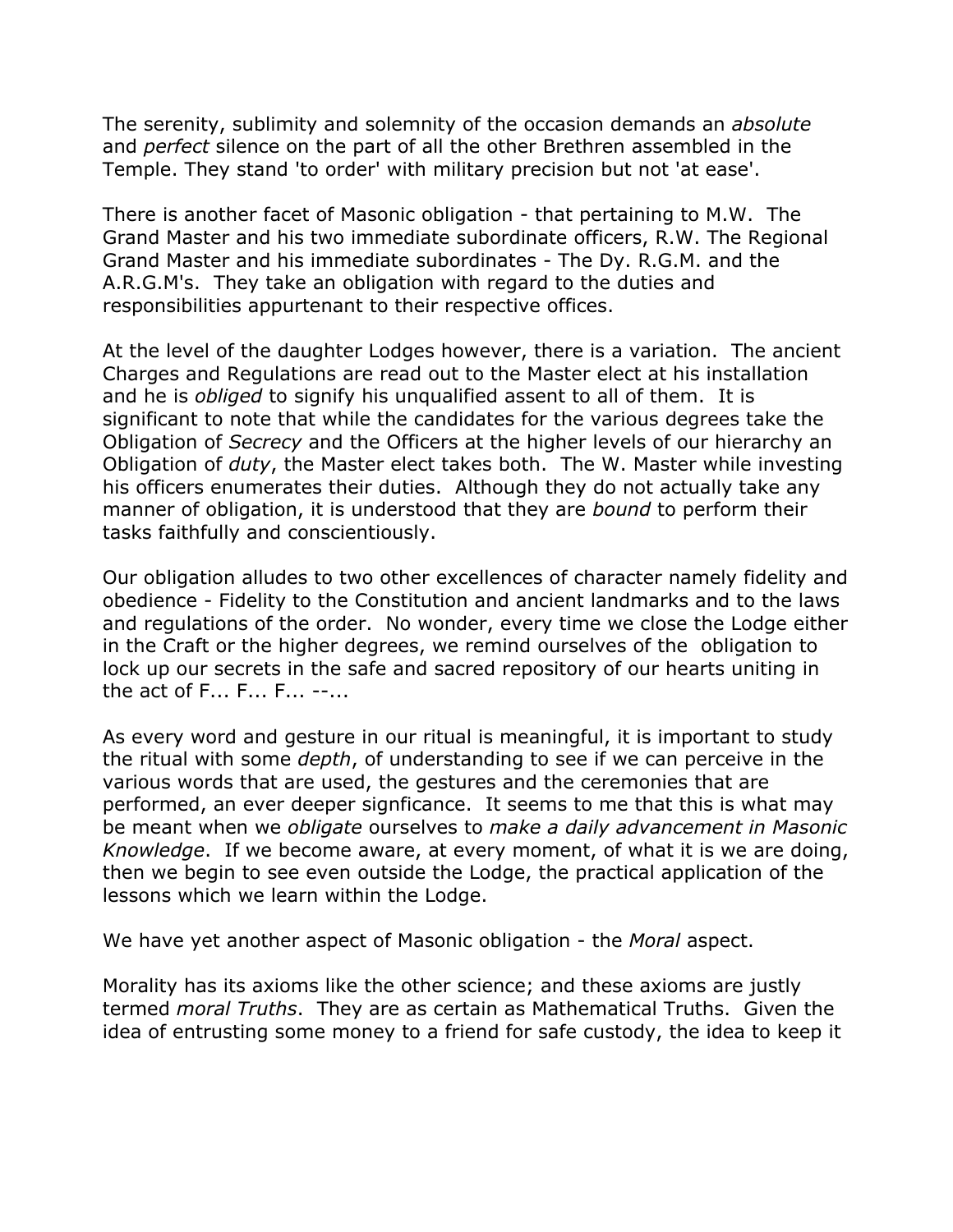faithfully is attached to it even as to the idea of a triangle, the idea that its three angles make two right angles is attached. The friend may 'swallow' the money but it cannot be construed that he has *changed* the true nature of morality or Dharma. Thus it is that a Moral Truth is so supreme because like all Truths it is what it is and does not alter its values to please any caprice. Always the same and always present, it condemns the *guilty will* which pretends to deny its existence. To the necessity of *believing* the Truth, the necessity of *practising* it is added. The practise of the Moral Truth is OBLIGATION. There are degrees of importance among different obligations but there are no degrees in the obligation itself. One is not *nearly* obligated, or *almost* obligated but *wholly* so or *not* at all. Moral Truth (Sanathana Dharma) is *absolute*, *immutable* and *universal*.

The highest and most sacred facet of Masonic Obligation is however its SPIRITUAL aspect - that of treading the path of TRUTH, the path of *Light* or the path of *Knowledge* by:

- 1. Acquisition of *Moral Truth* (first degree).
- 2. Acquisition of *Intellectual Truth* (second degree).
- 3. *Reflection* on the "most interesting of all human studies" the "knowledge of yourself." (third degree) and
- 4. *Introspection* ("digging" and "descending" into one's own self) and acquisition of Divine knowledge and coming face to face with the Godhead and becoming a Godman (H.R.A. Degree).

This is the course of action a True Freemason is *bound* to take by the force of his *conscience*.

Broadly speaking, all the above are *expressed* or overt obligations as indicated in the rituals of the various degrees in Freemasonry.

When we assume an expressed obligation. we also take in a host of IMPLIED obligations. The word 'implied' derives its importance and significance from the legal doctrine of "implied powers."

They form a separate but no less important a place and are evolved from our expressed obligations. Their number is vast but limited by the reflections of the brother enumerating them.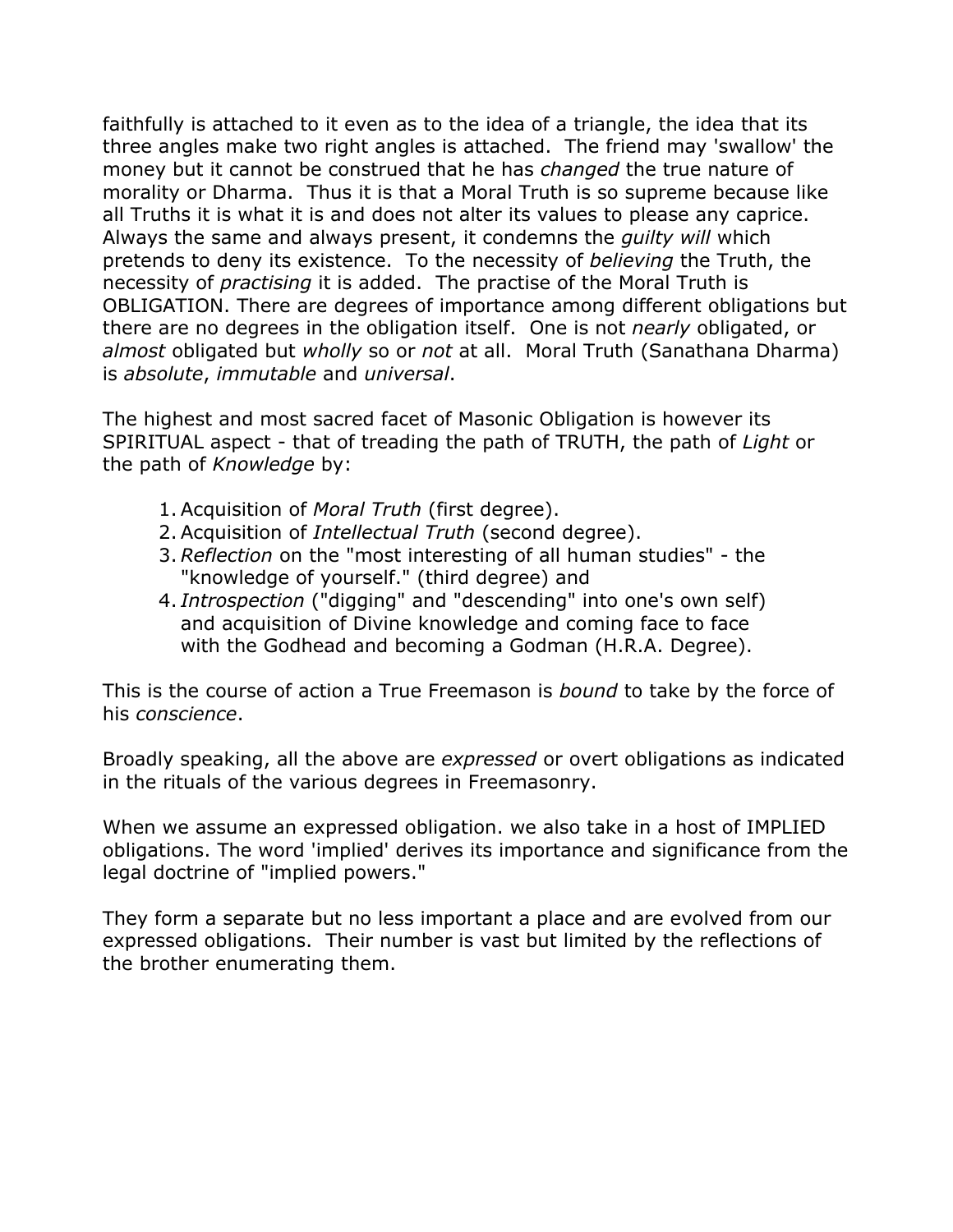To begin with a man upon becoming a Mason should THINK and ACT Masonically. He must remember that he has FAITH in GOD, that he owes his allegiance to his country, that he must master himself by learning to control his anger, his strengths and weaknesses. Such thoughts should motivate him to lead a clean and virtuous life making the Tenets and Principles of Freemasonry the guiding factors in all his transactions with the outer world.

A second implied obligation is ATTENDANCE. Attendance at Masonic meeting is more than a privilege; it is an implied *obligation* of membership. One of the Ancient Charges regarding attendance is specifically printed on the summonses issued by all Lodges. If one voluntarily assumes the opportunities of fellowship, one is literally *obligated*, by implication, to share one's personal charm, wisdom and presence with one's brethren. By his attendance he converts his presence into action and Social Interaction. Action on his part must become an integral phase of his attendance lest these virtues be perverted into apathy and absence.

Masonry provides many opportunities to its members for reflective considerations. The moral and spiritual symbolism of our rituals is unparalleled and patiently awaits our study. Through such reflection will come SELF-DISCIPLINE - discipline in attire, punctuality, prompt payment of dues, behaviour in the Temple and the Ante-room, observance of proper etiquette in all Masonic duties, sobriety at the festive board and temperance in speech etc. The panorama of SYMBOLISM is so inviting that once a brother opens the door to this wonderful aspect of Masonry, he is incredibly intrigued and becomes a complusive student. Try!

Unfortunately many of us regard Obligation as a duty, a dreaded drudgery, a burden which soon becomes oppresive. But we should regard the word as synonymous with OPPORTUNITY. Having assumed an obligation expressed or implied, you should consider it a challenge, an invitation – literally an opportunity which might have escaped you, but which now has assumed the importance which demands recognition in terms of specific achievement. The OPPORTUNITY should be a reminder to help those less fortunate than yourself, to correct some faults in yourself which irritate others or to improve yourself by broadening your horizon through study and self-improvement. OBLIGATIONS and OPPORTUNITIES come in many varied forms. For the benefit of *your family* and loved ones, you owe them an *obligation* of keeping yourself mentally, physically, socially and spiritually fit – clean and healthy! For the benefit of *your Lodge* – you owe some measure of overt support in all is purposeful and laudable activities and for the benefit of *Masonry* you have the OBLIGATION and OPPORTUNITY to create a favourable image in order that the world may know that upon becoming a Mason, *you* have become a *better* man.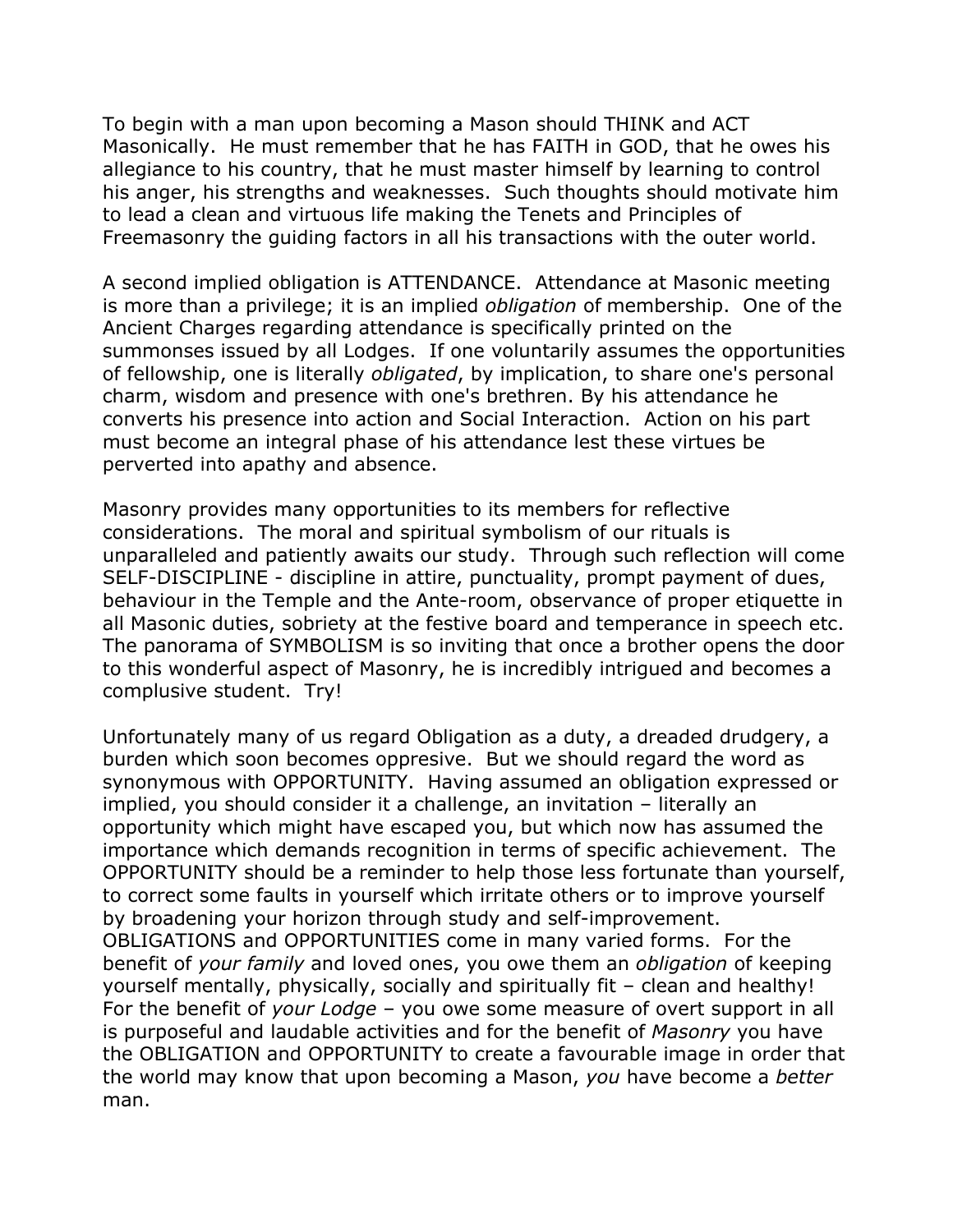The Ancient and Arabic Order of the Nobles of the Mystic Shrine - an organisation which has grown out of Masonry though not strictly and directly related to it ritualistically - are the first to admit that true Nobility of character can and should be developed by us, (the Blue Lodge Masons). They believe that all Masons who have reached a measure of NOBILITY are entitled to join their Order.

INTEGRITY for us is a close relative of Nobility. It is that virtue which comes from an honest pursuit of IDEALISM through a determined programme of IMPROVEMENT. In other words if we set for ourselves an objective which is idealistic and which we strive for, by improving ourselves every day in every way, we are *bound* to develop that outstanding trait of impeccable INTEGRITY. I have heard some men, upon applying for membership in our Order, admit they were impressed by the integrity of some of their friends and business associates, who happened to be Masons. Obviously this bespeaks the value of our lessons so beautifully expressed in our ritual. As such, INTEGRITY ought to rank high in the list of Implied obligations.

The Masonic lapel button worn on the coat collar is neither a decoration nor an exhibit. It carries with it a most profound *obligation*. Every Freemason has a dual role in life; he is an individual and a Mason. He has in his trust the honour and reputation of the Fraternity. The wearing of the button carries with it those qualities of honour, integrity and stability of Moral and Spiritual character the Fraternity expects of him in all his dealing with the community around him and the outer world.

Another implied obligation is PARTICIPATION. We owe it to ourselves to take active part in any organisation we join. There is nothing more deadening more personally demolishing than sitting idly on the sidelines, watching others doing the work of the Organisation. This is true whether that organisation is our Lodge or a Social Service Club. Let us not cheat ourselves out of a pleasant and highly rewarding experience of PARTICIPATION.

RESPONSIBILITY is still another implied obligation. We as True Masons should exercise sound and acceptable judgement in all our actions and should be willing to be held accountable for all such actions. This obligation imposes a very weighty load upon all of us because it should impress us with the fact that we reflect Masonry to the public. If we are responsible citizens, responsible workers and responsible elements in our communities, we cannot help but raise the standards of Freemasonry wherever we are.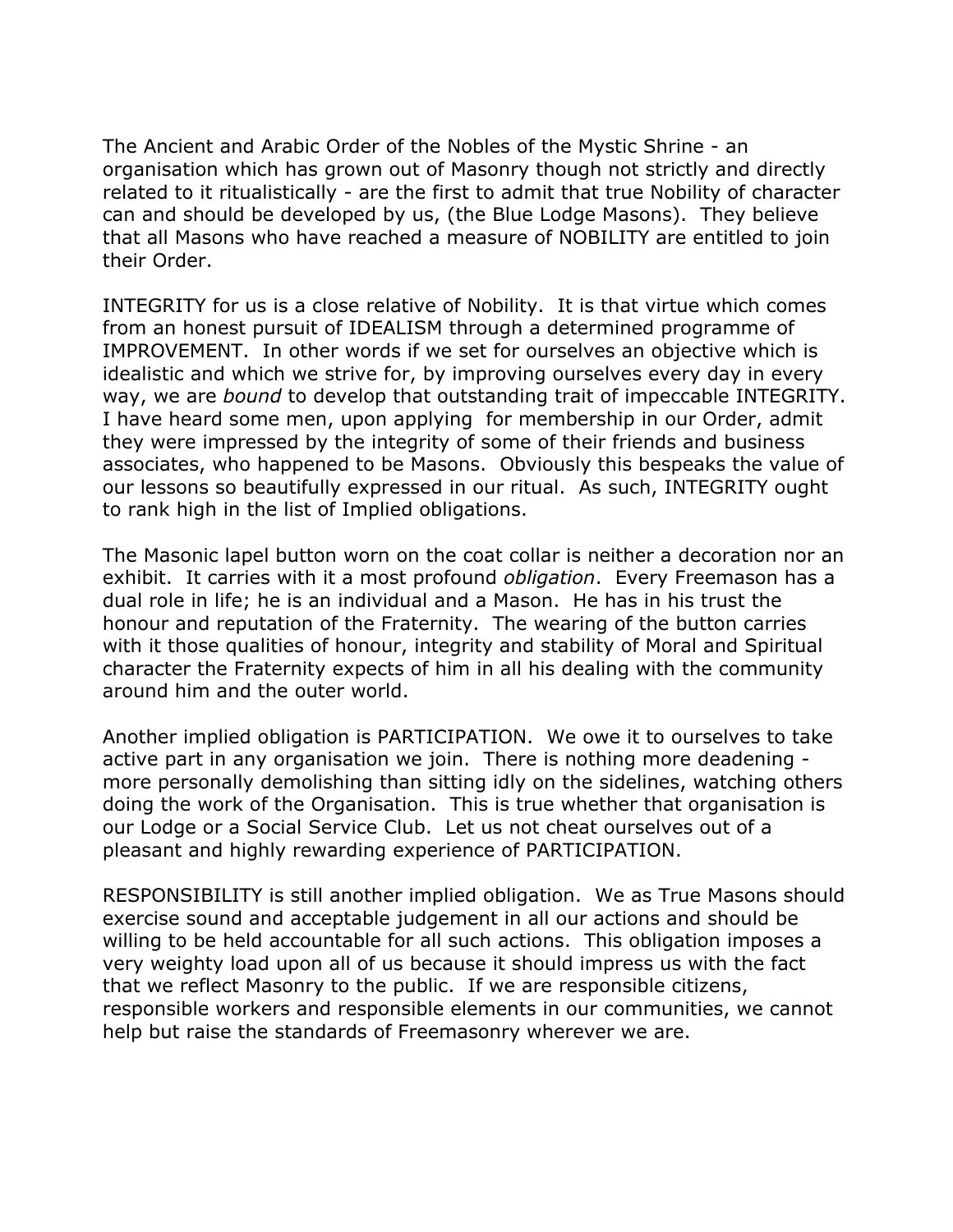Two more obligations which, as good citizens we should be at the forefront to assume are INITIATIVE and INVOLVEMENT. In these days when the common man is silent and apathetic on such issues, we as good men must provide that nucleus of community leadership -- that example of good citizenship which will compel us to exercise our initiative in those projects and activities which contribute to the improvement of our homes, our communities and our country. Some may ask how do we do this?

The answer to this question is by the recognition of yet another implied obligation --- DEDICATION! Dedication to the principles and tenets of our great World Order - dedication to high standards which our senior brethren have set for us as noble legacies. It is such dedication that brings us together now in our earnest and sincere efforts to lead people from darkness to Light - (Thamasoma Jyothir Gamaya). It is also our bounden *obligation* to motivate others less interested to RE-DEDICATE themselves to the glorious Fraternity and act upon its basic tenets and lessons.

A very important implied obligation in any organisation is that of EXPANSION. No organisation can exist without the infusion of "new blood" (to replace the "tired blood") which permeates and overcomes a static institution. It is our *bounden duty* to EXPOUND the virtues of our masonic Fraternity. In a stirring and inspiring speech before Grand Lodge, M.W. The Grand Master of the Grand Lodge of California once proclaimed ''If Freemasonry is good let us *talk* about it". We need not be obnoxiously aggressive about it but let us be sincere, earnest and *informative*. Let those outstanding men in our community, in public and private offices and business houses and men in many professions *know* that it is not *invitational* but *selective*.

The last and most important implied obligation is MASONIC PRIDE. If you spell the second word slowly and carefully, you will recognise that the letter 'I' is in the *middle* of that word. Translate that letter into the Pronoun, first person singular you will recognise the most important "person" in this whole concept of Implied obligations. Speak earnestly, sincerely, persuasively and forcefully to that ,"person" because he is the most important person – the strongest link in our Fraternal chain.

Please develop Masonic Pride now and let that pride guide your every act! If you are truly proud of your Masonry, and if you demonstrate your pride by your conduct in life, then it *must* follow, as day follows the night, MASONRY will be proud of you!!